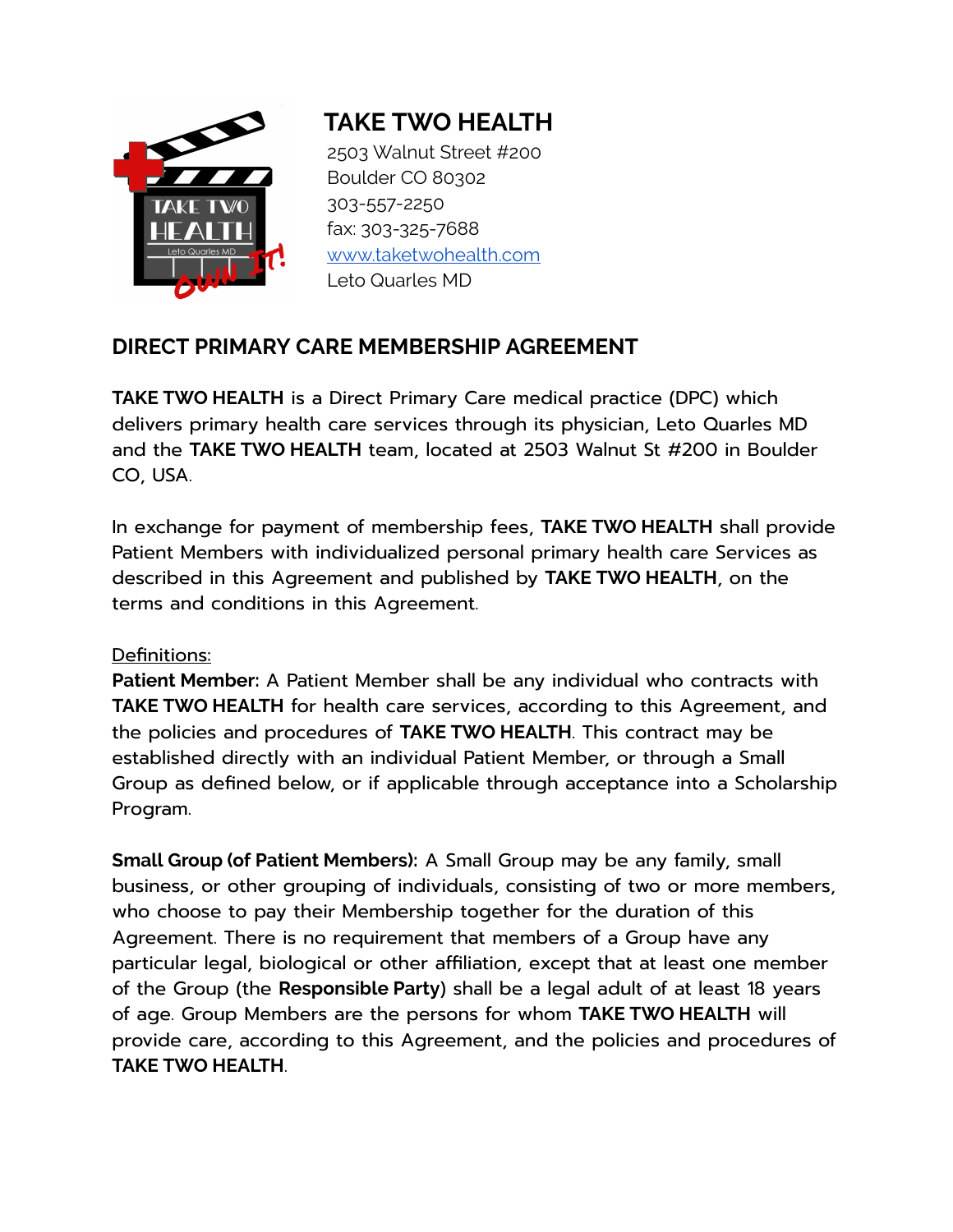**Responsible Party:** A member of a Small Group shall be designated the Responsible Party, and shall be responsible for Payments as outlined in the Agreement, and for communicating the contents of this Agreement, including the Rights and Responsibilities of all Patient Members, and any Amendments, Changes or Announcements provided by **TAKE TWO HEALTH**, to all other members of the Group. The Responsible Party may be an individual, or an officer of a sponsoring entity (such as a small business employer). The signature of the Responsible Party shall serve as adequate representation of the Small Group and all its members for the purposes of this Agreement and any future Amendments.

**Services:** The services offered by **TAKE TWO HEALTH** through this Agreement are for individualized personal primary health care services, and ancillary services and education to improve individual and community wellness. A current detailed listing of included services is published at **TAKE TWO HEALTH** offices and on the **TAKE TWO HEALTH** website (www.taketwohealth.com). Periodic updates may be made as the practice grows and evolves.

#### Agreement:

- ➔ **TAKE TWO HEALTH is NOT Health Insurance.** This is a medical retainer agreement. It is not a medical plan that provides health insurance coverage for purposes of the federal Patient Protection and Affordable Care Act or any other state or federal legislation or regulation. It covers only routine health care services as designated in this Agreement.
- ➔ **Term.** The duration of this Agreement shall be for a minimum of one year, starting on the date of signature below, and renewing automatically. After 12 paid months, each payment (monthly, quarterly or yearly - see Payment section below) shall be considered a further renewal of this Agreement.
- → **Renewal.** Renewal of this Agreement shall occur automatically every 12 months unless written notice of termination is received at least 30 days prior to the renewal date.
- → **Termination**. Either party may terminate this Agreement and care during the term of the agreement as follows:
	- ◆ **TAKE TWO HEALTH**: By providing thirty (30) days written notice to the patient of the Physician's decision to terminate the a Patient Member or an entire Small Group as patient(s) of the Practice and/or Physician.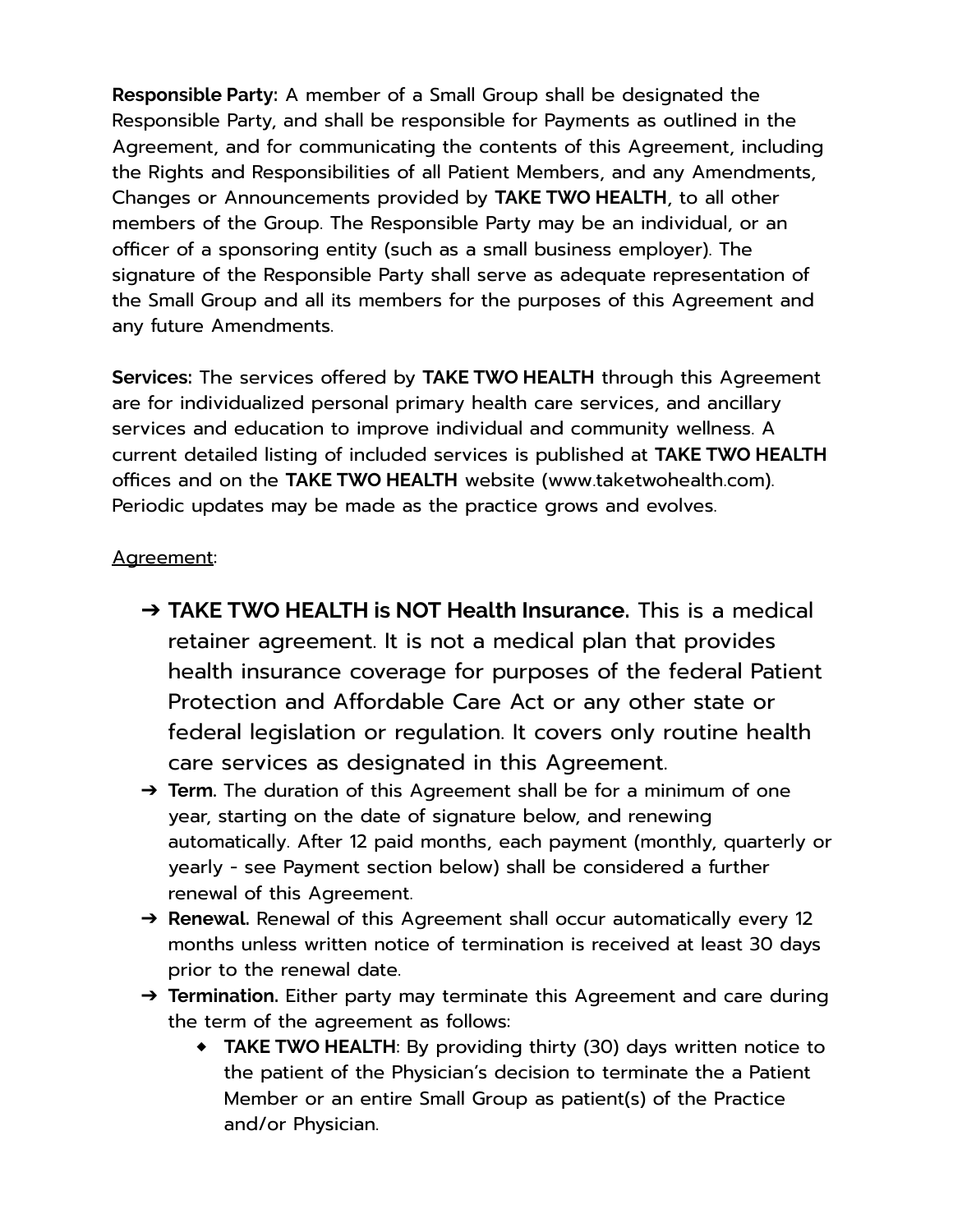- ◆ **Patient Member:** By providing thirty (30) days written notice to **TAKE TWO HEALTH** of a qualifying Change in Status:
	- Initiating Colorado Medicaid (Health First Colorado) coverage (Patient Member may apply to the **TAKE TWO HEALTH** Medicaid DPC Scholarship Program, or may opt to leave the practice without penalty. Application to the Scholarship Program is NOT a guarantee of acceptance or funding).
	- Initiating Medicare Part B coverage (Patient Member may apply to the **TAKE TWO HEALTH** Medicare DPC Scholarship Program, or may opt to leave the practice without penalty. Application to the Scholarship Program is NOT a guarantee of acceptance or funding).
	- The initial contract shall be for 12 months without early termination. During any successive 12-month renewal period, Patient Member may request in writing early termination of this Agreement. The decision whether to grant the Patient Member's request shall be at the sole discretion of **TAKE TWO HEALTH**.
	- Permanent relocation from the local area to a new home 50 or more miles from **TAKE TWO HEALTH** offices at 2503 Walnut St #200, Boulder CO USA. (Note that **TAKE TWO HEALTH** does provide telephone, videochat, text and email care long-distance, and can continue to serve You long-distance if You desire, and subject to the laws of the State in which you are living).
	- Other Major Changes in Life or Health Circumstances at the discretion of the Physician after review of your particular situation.
- ◆ **Small Group** (through the Responsible Party): By providing thirty (30) days written notice to **TAKE TWO HEALTH** of a qualifying Change in Status:
	- Legal dissolution of a sponsoring entity, such as dissolution of a small business, or divorce of a family. In this case, each Small Group Member shall be offered, but not obligated, to continue a Membership with **TAKE TWO HEALTH** as an Individual Member or by re-constituting a new Small Group of their own.
	- The initial contract shall be for 12 months without early termination. During any successive 12-month renewal period, the Group through its Responsible Party may request in writing early termination of this Agreement. The decision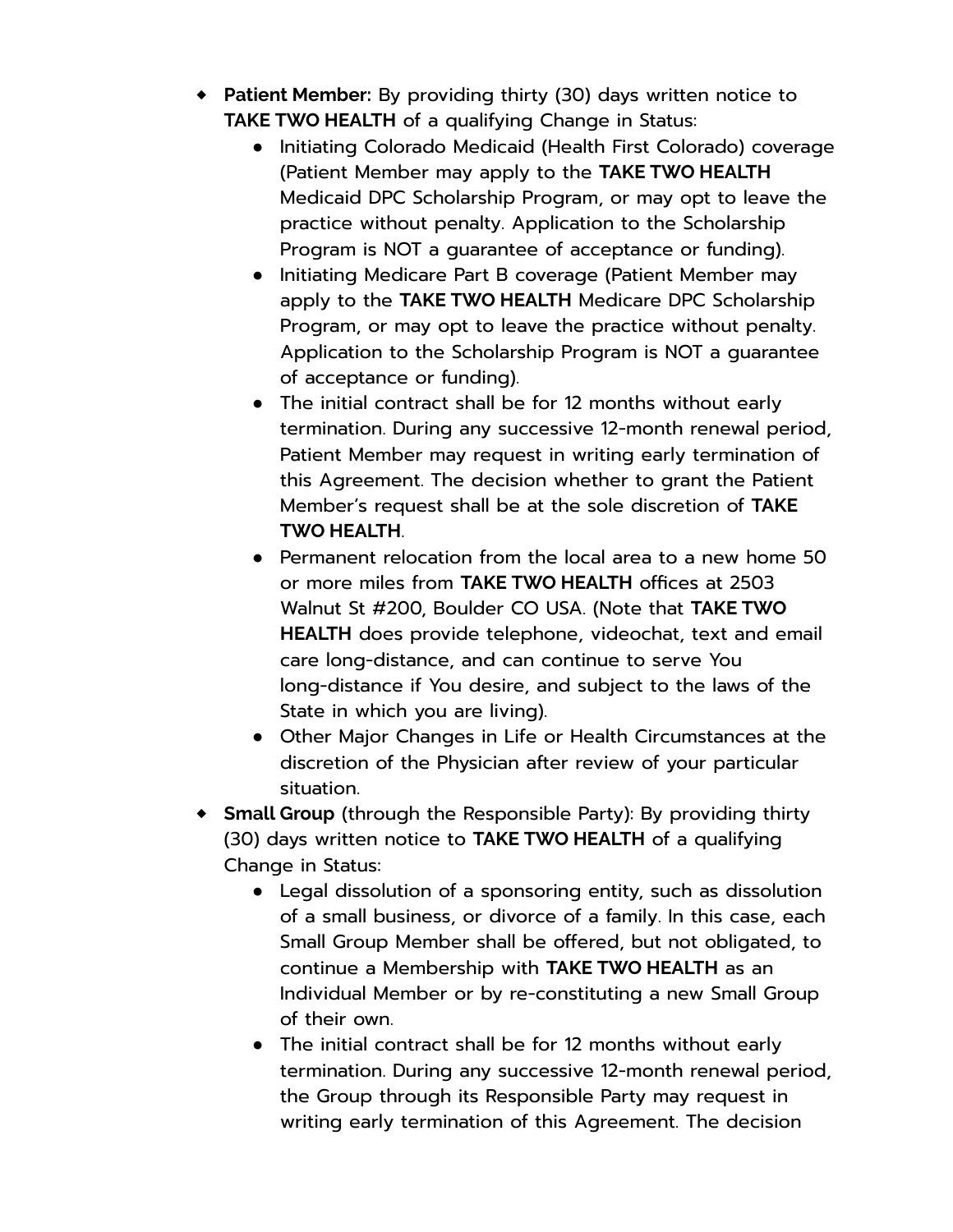whether to grant the Patient Member's request shall be at the sole discretion of **TAKE TWO HEALTH**.

- Permanent relocation of the sponsoring organization (if any), or of at least 50% of the Group members, from the local area to a new home 50 or more miles from **TAKE TWO HEALTH** offices at 2503 Walnut St #200, Boulder CO USA. (Note that **TAKE TWO HEALTH** does provide telephone, videochat, text and email care long-distance, and can continue to serve You long-distance if You desire, and subject to the laws of the State in which you are living).
- Other Major Changes in Circumstances at the discretion of the Physician after review of your particular situation.
- ➔ **Modification of Group.** Group Membership may change at any time as follows:
	- ◆ **Designation of a new Responsible Party:** Notice may be provided in writing to Take Two Health if the Small Group opts to change who is designated as the Responsible Party. Such notice shall include the signatures of both the previous outgoing Responsible Party and the new incoming Responsible Party, and shall indicate when the change is to take effect. If there is to be an associated change in Payment Method, at least 10 business days are needed for notice to effect the billing change.
	- ◆ **Addition of Small Group Member:** Additional members can be added to the Small Group by providing written notice and additional payment to **TAKE TWO HEALTH**. With the written consent of the Responsible Party and of the new additional Small Group Member, the new member's name shall be amended onto the Group Membership, and their Membership shall be billed in accordance with the rates established.
	- ◆ **Removal of a Small Group Member by the Small Group:** By providing thirty (30) days written notice to **TAKE TWO HEALTH** of a qualifying Change in Status:
		- Employed individuals leaving the employ of the Small Group sponsoring organization or Responsible Party. Such individuals shall be offered, but not obligated, to continue a Membership with **TAKE TWO HEALTH** as an Individual Member.
		- Individual receiving Medicare Part B coverage (Patient Member may apply to the **TAKE TWO HEALTH** Medicare DPC Scholarship Program, or may opt to leave the practice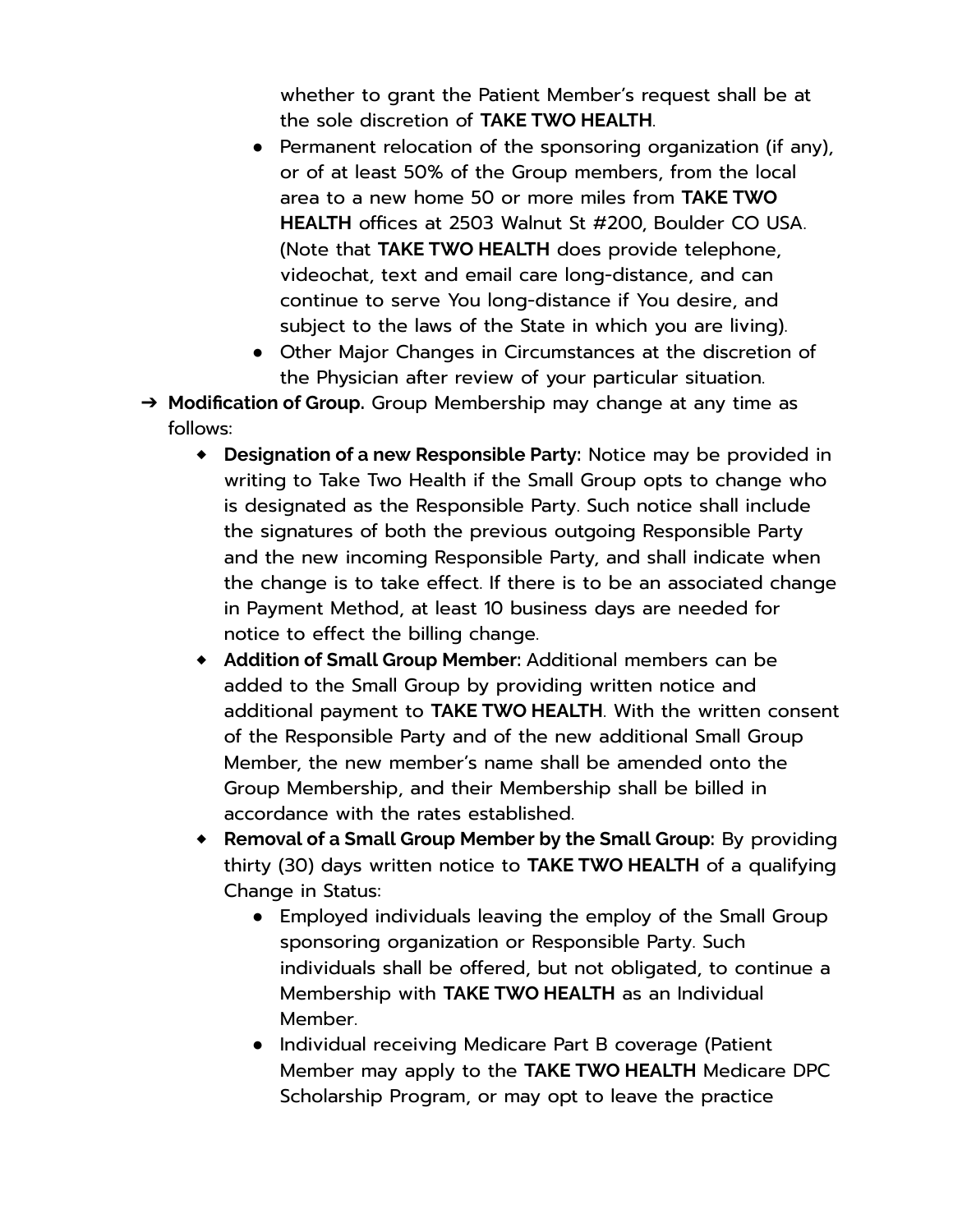without penalty. Application to the Scholarship Program is NOT a guarantee of acceptance or funding).

- Individual receiving Colorado Medicaid (Health First Colorado) coverage (Individual may apply to the **TAKE TWO HEALTH** Medicaid DPC Scholarship Program, or may opt to leave the practice without penalty. Application to the Scholarship Program is NOT a guarantee of acceptance or funding).
- Individual with any other Major Changes in Life or Health Circumstances at the discretion of the Physician after review of your particular situation.
- ◆ **Removal of a Small Group Member at Physician Discretion:** By providing thirty (30) days written notice to the patient of the Physician's decision to terminate the Patient Member as a patient of the Practice and/or Physician. If an individual member of a Small Group is discharged from the practice by a **TAKE TWO HEALTH** Physician, the Responsible Party shall no longer be charged for membership fees for that discharged member beyond the date of discharge.
- ➔ **Payment.** The Responsible Party agrees to pay the **TAKE TWO HEALTH** membership fee as established.
	- ◆ Payment may be scheduled by month, by quarter, or by year (see Appendix B). Payments are due on the first business day of the month or as otherwise scheduled by mutual agreement, whether in 1-month, 3-month or 12-month increments:
		- Monthly payments are at the published rate
		- Quarterly (3-month) payments are discounted by 5 percent
		- Yearly payments are discounted by 7**.**5 (7-½) percent.
	- ◆ Automated payments can be scheduled, with Your permission, with:
		- major credit cards
		- Electronic Funds Transfer (direct transfer from your bank)
		- Paypal or other mobile payment systems as available.
	- ◆ If You choose not to have your payments automated as above, your Payment Due Dates will be Your responsibility.
	- ◆ There will be a \$25 per day late fee charged for payments not received by the Fifth (5th) business day of the relevant month
- ➔ **Individual Privacy.** Small Group members each retain their individual privacy and full confidentiality of their health records. No Protected Health Information (PHI) of any Small Group Member shall be shared with the Responsible Party or with any other member of the Small Group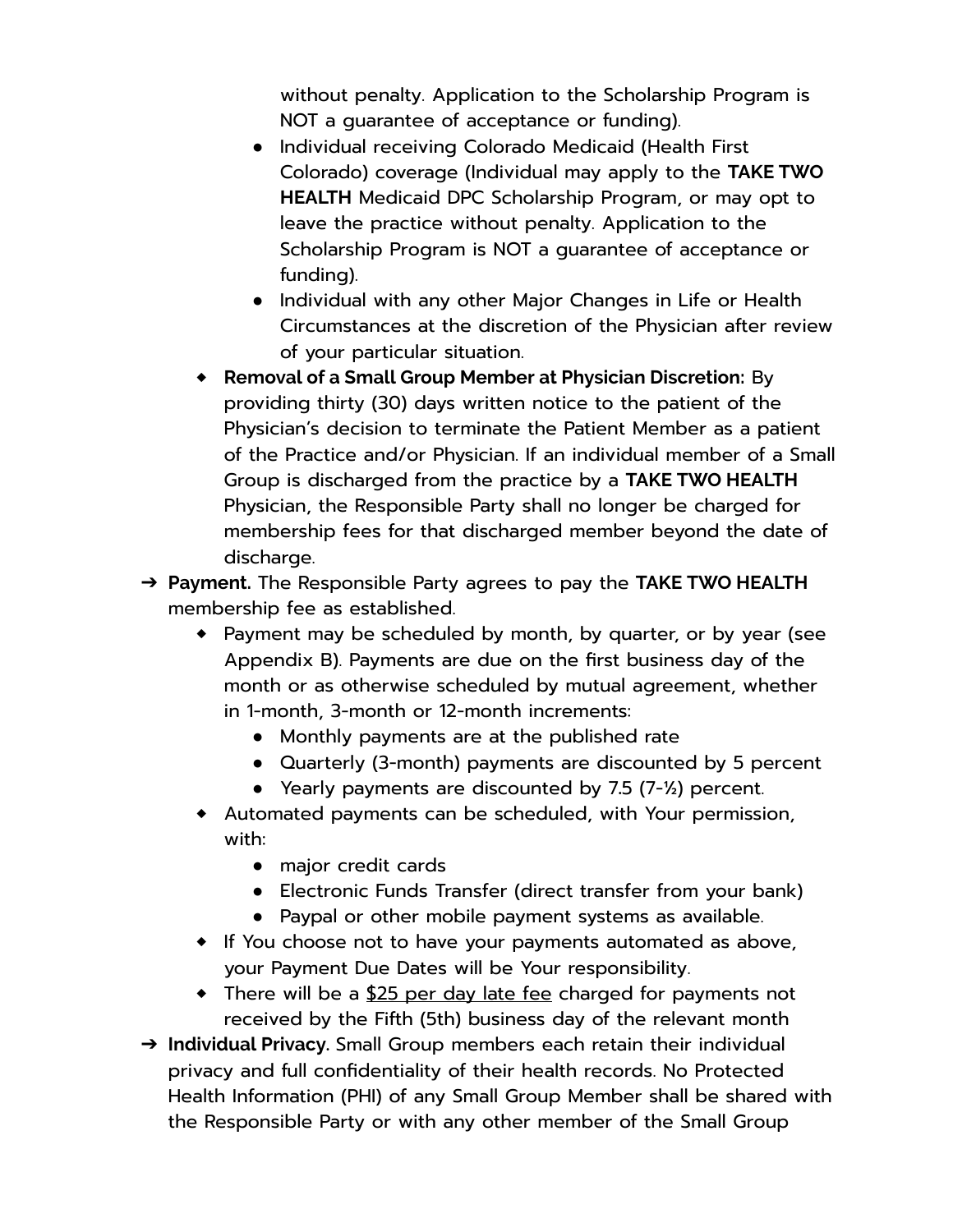except with the express written permission and direction of the Small Group Member whose PHI is to be disclosed. The PHI of unemancipated minor children shall be held on behalf of the minor child, and access granted to parent(s) or legal guardians as per Colorado and federal laws and regulations. PHI may also be provided to authorized individuals who are designated in executed HIPAA Authorizations, Healthcare Power of Attorneys or other relevant legal documents.

- ➔ **Non-Participation in Insurance.** You acknowledge that neither **TAKE TWO HEALTH** nor Leto Quarles MD participate in any commercial health insurance or HMO plans or panels. **TAKE TWO HEALTH** and Leto Quarles MD make no representation that any fees that You pay under this Agreement are covered by your health insurance or other third party payment plans. It is Your responsibility to determine whether reimbursement is available to you, and to submit any required billing or documentation.
- ➔ **Colorado Medicaid (Health First Colorado).** Patient Members covered under Colorado Medicaid (Health First Colorado) MUST receive their care through the **TAKE TWO HEALTH** Medicaid DPC Scholarship Program so long as **TAKE TWO HEALTH** remains Medicaid-participating. **TAKE TWO HEALTH** reserves the right to discontinue Medicaid participation at any time. It is an act of fraud to conceal Medicaid coverage and seek to pay directly rather than apply through the Scholarship process, and attempts to do so are required to be reported to the proper authorities.
- ➔ **Medicare Part B.** Patient Members covered under Medicare Part B MUST receive their care through the **TAKE TWO HEALTH** Medicare DPC Scholarship Program so long as **TAKE TWO HEALTH** remains Medicareparticipating. **TAKE TWO HEALTH** does NOT participate in any Medicare Advantage or Managed Medicare products through commercial payors, and persons with such products may join **TAKE TWO HEALTH** as regular direct-pay Patient Members at the applicable rate (Individual or Group Membership). **TAKE TWO HEALTH** reserves the right to discontinue Medicare Part B participation at any time. It is an act of fraud to conceal Medicare Part B coverage and seek to pay directly rather than apply through the Scholarship process, and attempts to do so are required to be reported to the proper authorities.
- ➔ **This Agreement is not Health Insurance.** This Agreement is not an insurance plan or substitute for health insurance. This agreement does not replace any existing or future insurance or health coverage plan that You may carry. This agreement does NOT include hospitalization, major surgery, or other catastrophic care, or any other medical services not provided by **TAKE TWO HEALTH** or its employees. You acknowledge that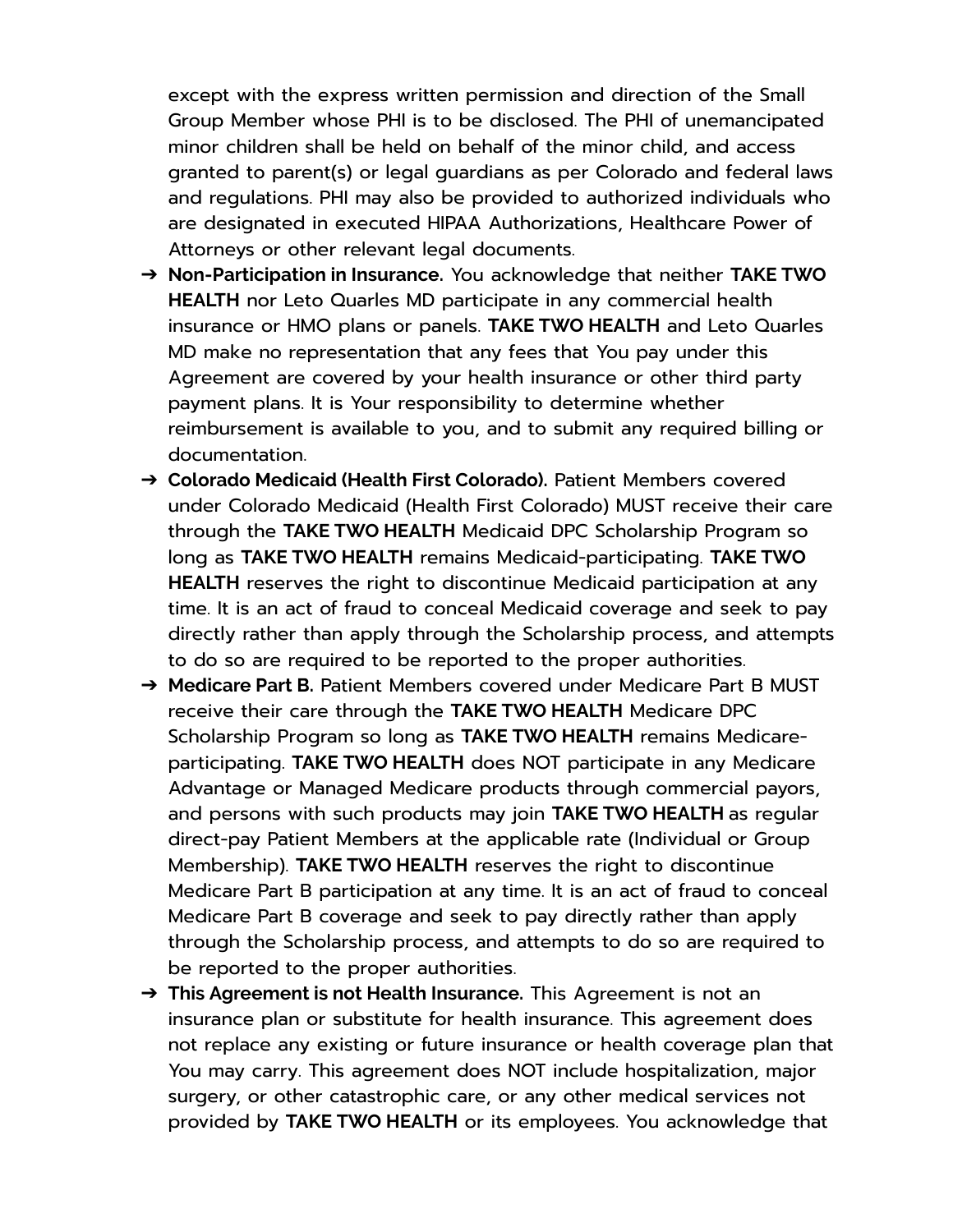You have been advised that it is in Your best interest to also carry some form of major medical catastrophic coverage, and any other additional coverage you wish, to protect yourself and your assets in the event of future major medical expenses.

- ➔ **Communication.** While **TAKE TWO HEALTH** does comply with HIPAA privacy requirements, modern electronic communication (e-mail, fax, videochat, phone, text, etc) can never be absolutely guaranteed as 100% secure. By using such electronic communication, You expressly waive the Physician's obligation to guarantee 100% secure confidentiality. You understand that such communication may become part of your medical record. By providing an e-mail address with your Patient Member Registration, you authorize **TAKE TWO HEALTH** to communicate with you by e-mail, including discussion of Protected Health Information (PHI). **TAKE TWO HEALTH** takes your privacy very seriously, and uses electronic communication systems and a patient portal that are designed to protect Your privacy, but we acknowledge that no technology is 100% safe. You further acknowledge:
	- ◆ E-mail is not 100% secure, and there is always a possibility that a third party may gain access.
	- ◆ **TAKE TWO HEALTH** and Leto Quarles MD make all reasonable efforts to keep electronic communications confidential and secure, but there is no guarantee of the absolute confidentiality of electronic communication.
	- ◆ Electronic communications may be made a part of the medical record at the discretion of the Physician.
	- ◆ Electronic communication is suitable for routine matters, but is not appropriate for time-sensitive emergencies or urgent matters. In an obvious catastrophe or threat to life or limb, You agree to call 9-1-1. In an urgent situation, or if you are unsure whether something is an emergency, You may call **TAKE TWO HEALTH** offices at 303-557-2250 - if the office is closed, the answering system will provide further instructions for accessing appropriate, timely assessment and care.
	- ◆ **TAKE TWO HEALTH** staff and Leto Quarles MD check incoming messages (voicemails, texts, emails, etc.) frequently during business hours. If you contact **TAKE TWO HEALTH** electronically, and do not receive a response by the next business day, You agree to call by telephone to ensure your message is received and reviewed in a timely fashion. Messages sent through the Electronic Health Record may be visible to **TAKE TWO HEALTH** staff in addition to the Physician.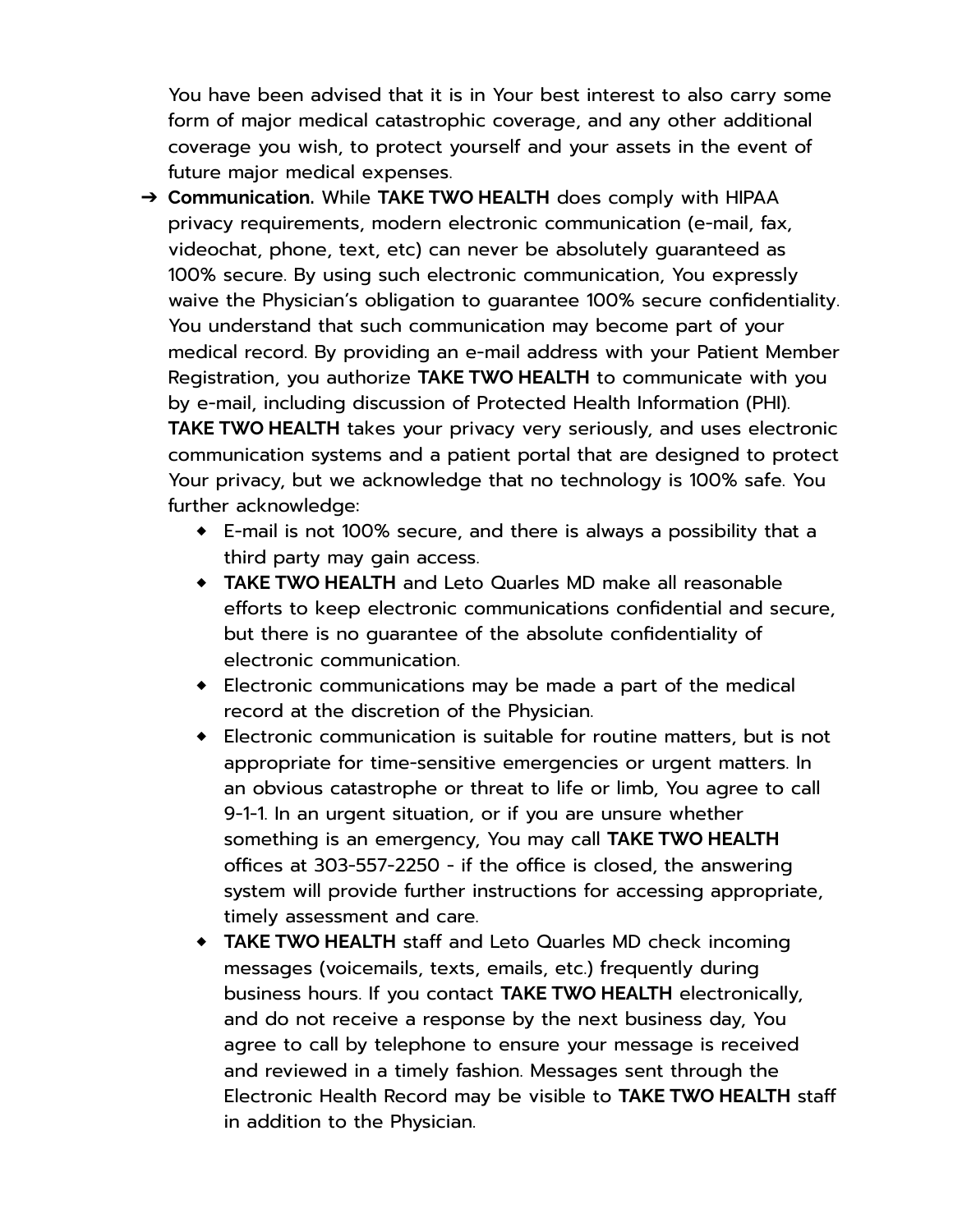- ◆ Neither **TAKE TWO HEALTH** nor Leto Quarles MD will be liable for any loss, injury or expense arising from a delay in responding to a Patient Member when that delay is caused by Technical Failure, including:
	- temporary outage of Internet services;
	- power outage;
	- failure of electronic messaging software or e-mail provider;
	- failure of **TAKE TWO HEALTH**'s computers, network, data transmission or Electronic Health Record;
	- interception by a third party unauthorized by **TAKE TWO HEALTH**; or
	- Patient Member failure to comply with the quidelines for use of electronic communication as described in this Agreement.
- ➔ **Physician Absence.** From time to time, due to vacation, illness or personal emergency, the Physician may be temporarily unavailable to provide services. If the Physician is absent during usual practice hours, Patient Members will be given the name and telephone number of an appropriate practitioner to contact. Any treatment rendered by a Substitute Practitioner outside of **TAKE TWO HEALTH** is not covered under this contract, and payment shall be arranged between the Patient and the Substitute Practitioner, with or without the involvement of third party payors or insurance.
- ➔ **Change of Law.** If there is a change of any relevant federal, state or local law, regulation or rule which affects the terms of this Agreement, the parties agree to amend this Agreement to comply with the law.
- ➔ **Severability.** If any part of this Agreement is considered legally invalid or unenforceable by a court of competent jurisdiction, that part will be amended to the extent necessary to be enforceable, and the remainder of the contract will stay in force as originally written.
- ➔ **Reimbursement for Services Rendered.** If this Agreement is held to be invalid for any reason, and the Practice is required to refund fees paid, the Responsible Party agrees to pay the Practice an amount equal to the fair market value of the medical services all Small Group Members received during the time period for which the refunded fees were paid.
- → Amendment. No amendment of this Agreement shall be binding on a party unless it is in writing and signed by all parties, except for amendments made in compliance with the **Change of Law** or **Severability** sections as above.
- ➔ **Assignment.** This Agreement, and any rights You may have under it, may not be assigned or transferred by You to another person. **TAKE TWO**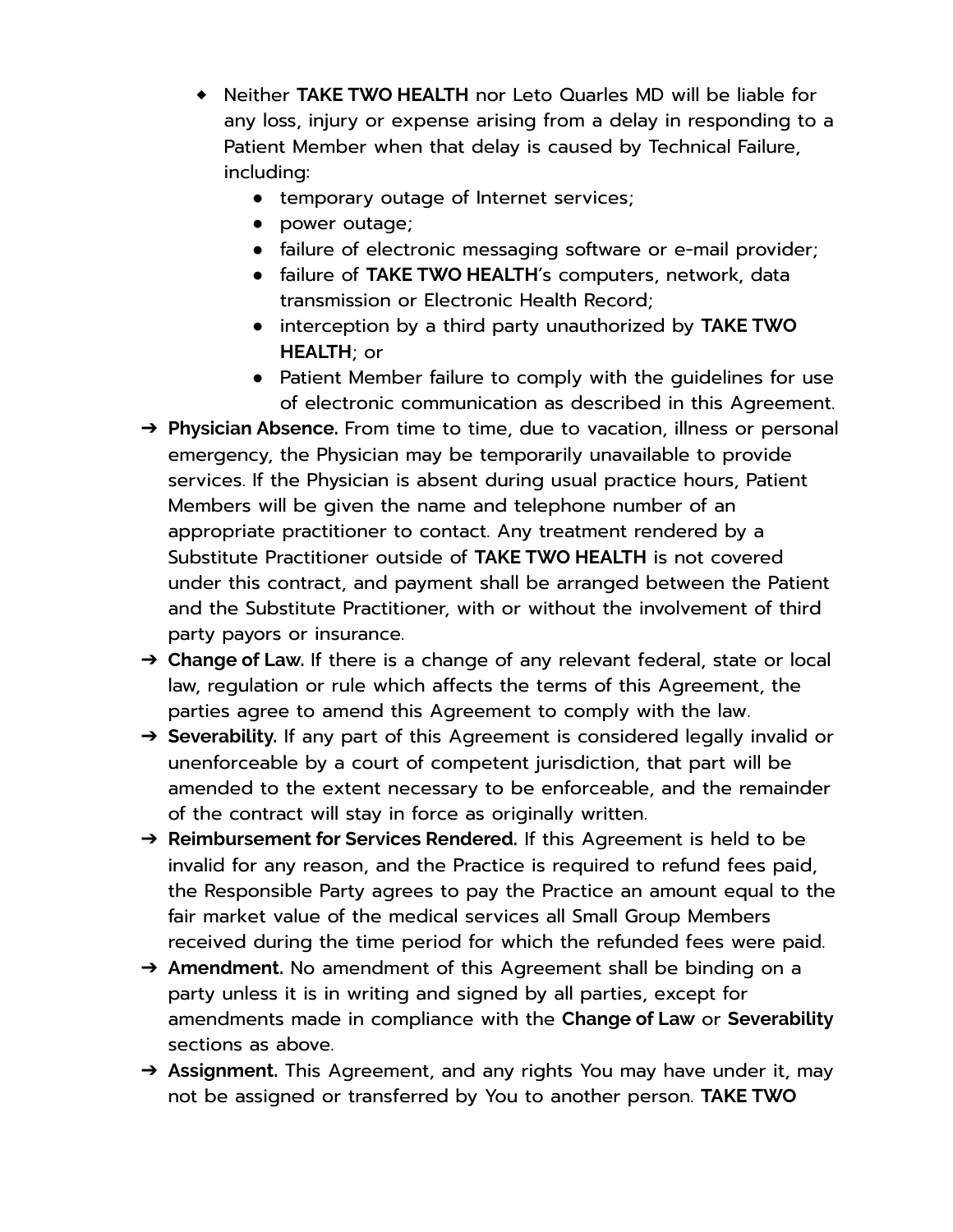**HEALTH** may assign this Agreement to a successor company, corporation or licensed physician.

- ➔ **Legal Significance.** You acknowledge that this Agreement is a legal document and gives the parties certain rights and responsibilities. Please take reasonable time to ask questions and seek any legal or other advice regarding this Agreement. By initialing this item, You are indicating that you are satisfied with the terms and conditions of this Agreement.
- ➔ **Miscellaneous.** This Agreement shall be construed without regard to any rules requiring that it be construed against the party who drafted the Agreement. The captions in this Agreement are only for the sake of convenience and have no legal meaning.
- ➔ **Entire Agreement.** This Agreement and its Appendices contain the entire Agreement between the parties and replaces any earlier understandings and agreements whether written or verbal.
- ➔ **No Waiver. TAKE TWO HEALTH**'s failure-to-enforce, or waiver, of any duty or responsibility of a Patient Member in this Agreement in any instance shall not constitute a future waiver of that duty or responsibility. **TAKE TWO HEALTH** shall have the right to enforce such terms again at any time.
- ➔ **Jurisdiction.** This Agreement shall be governed and construed under the laws of the State of Colorado. Any and all disputes arising out of this Agreement shall be settled in the court of proper venue and jurisdiction for **TAKE TWO HEALTH** which is incorporated in Boulder County, Colorado.
- ➔ **Service.** All written notices are deemed served if sent to the address of the Patient Member by first class US mail or if confirmed as reviewed or signed electronically.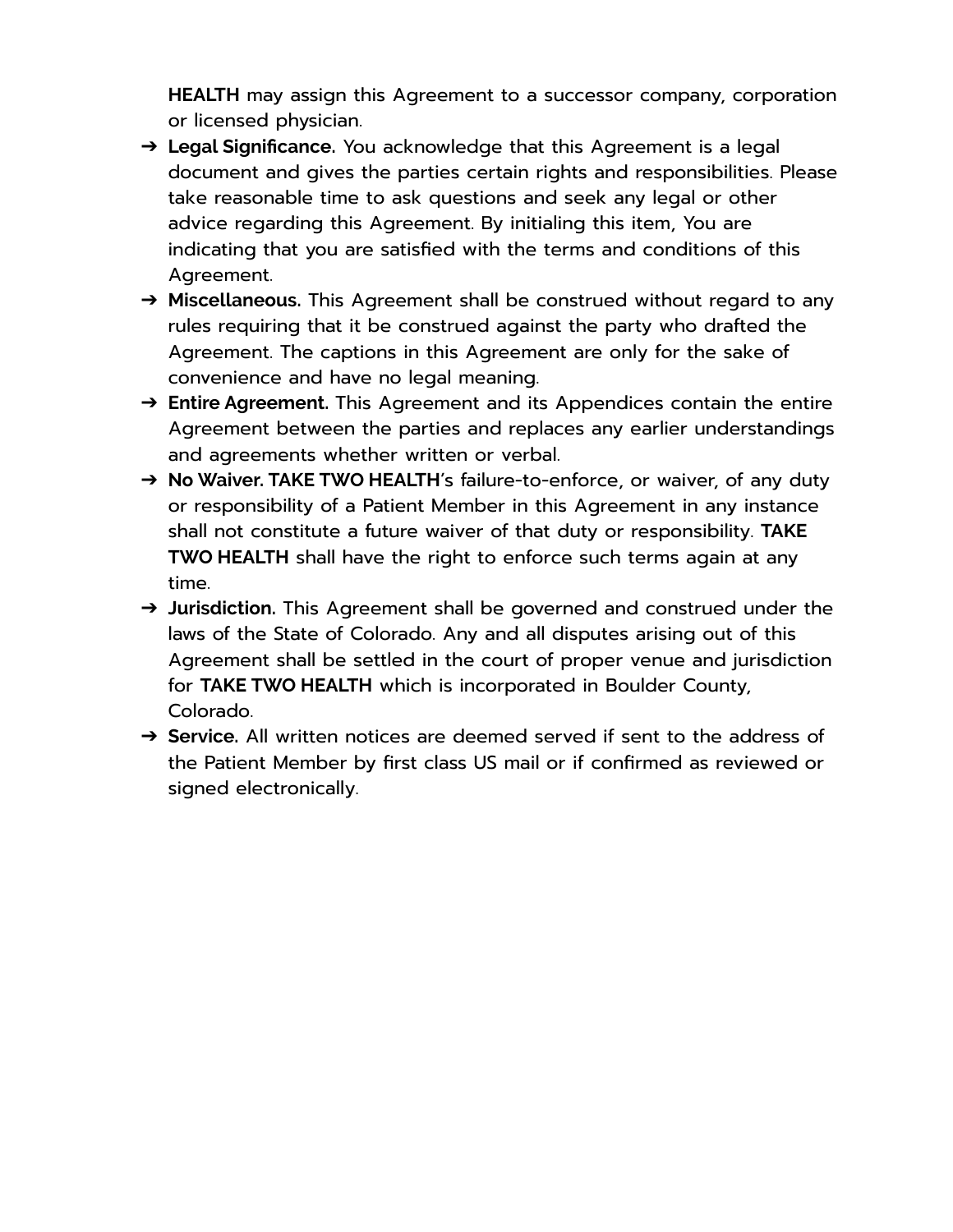## **TAKE TWO HEALTH Membership: Included Services**

Medical Services under this agreement are those that **TAKE TWO HEALTH** and its Physician(s) and team are permitted to perform under the laws of the State of Colorado and are consistent with the Physician's training and experience. Membership with **TAKE TWO HEALTH** shall include:

- Annual Wellness Screenings for all ages and stages of life
- Individualized Risk Factor Assessment for Common Health Conditions
- Management and Care for Chronic Illnesses
- Preventive Care and Lifestyle Education for Risk Reduction
- Men's, Women's and Diverse Sexual Health
- Hormone Management (illness, age-related & gender-affirmation)
- Mood, Sleep, Stress and Mental Health Concerns
- Vision & Hearing Screenings
- Skin Care including lesion removal and minor office surgeries
- Acute Care when Sick or Injured
- Wound Care and Stitches
- Sprains, Strains and Simple Fractures
- Safe and Cost-Conscious Prescription Management
- Some Basic Routine in-office Vaccines (childhood and adult)
- Performance of certain Basic Lab Tests (blood, urine, etc) when Medically Necessary - at discretion of Physician. Many common routine tests can be performed In-Office with results available during your visit.
- Ordering, Review and Management of Outside Advanced Sub-Specialty Lab tests (Additional outside Specialty Lab fees remain the responsibility of the Patient Member; some may be billable to commercial health insurance, if applicable, through the outside lab)
- X-Rays and Basic Imaging Tests when Necessary at discretion of Physician
- Ordering, Review and Management of Advanced Specialty Imaging tests (Advanced imaging fees remain the responsibility of the Patient Member; some may be billable to commercial health insurance, if applicable, through the outside imaging service)
- Other Office-Based Medical Technologies (EKG, Spirometry, Diabetic Retinal Screenings, etc) as available and when Medically Necessary - at the discretion of Physician
- Behavioral Health Services: in addition to classes and workshops (see below), up to 8 individual counseling sessions per 12 months inclusive with Membership. Additional sessions available and billed at hourly rate, to be paid in advance of appointment.